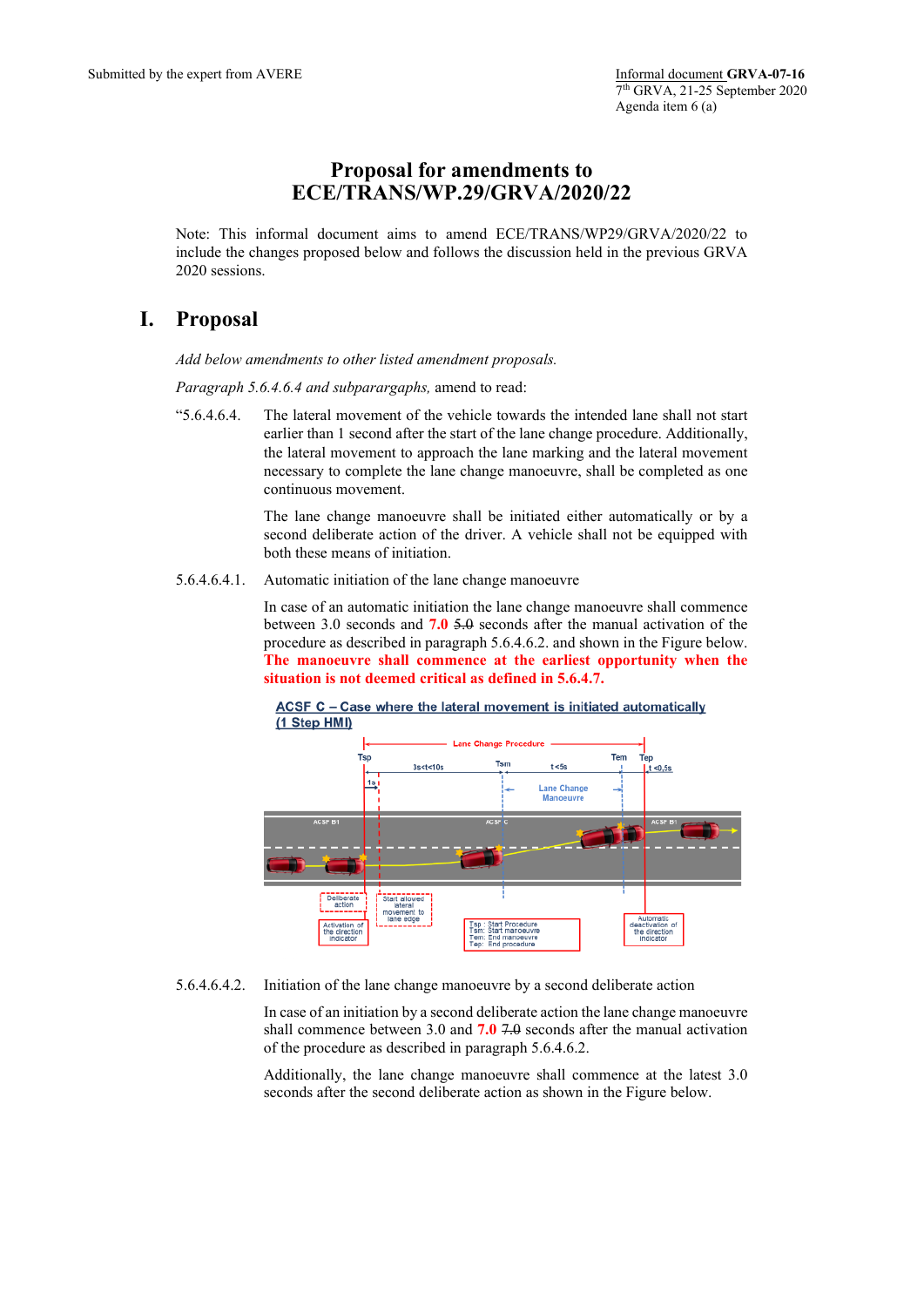



The control to operate the second deliberate action shall be located in the steering control area."

*Annex 8, Paragraph 3.5.1.2.,* amend to read:

"3.5.1.2. The requirements of the test are fulfilled if:

(a) The lateral movement towards the marking does not start earlier than 1 second after the lane change procedure was initiated,

(b) The lateral movement to approach the lane marking and the lateral movement necessary to complete the lane change manoeuvre are completed as one continuous movement,

(c) The recorded lateral acceleration does not exceed 1 m/s²,

(d) The moving average over half a second of the lateral jerk does not exceed 5  $m/s<sup>3</sup>$ ,

(e) The measured time between the start of the lane change procedure and the start of the lane change manoeuvre is not less than 3.0 seconds and not more than **7.0 seconds.**:

5.0 seconds in the case of an automatic initiation.

 $7.0$  seconds in the case of an initiation by action

whatever is appropriate.

- (f) For systems with an initiation of the lane change manoeuvre by a second deliberate action,
	- (i) The measured time between the start of the lane change procedure and the second deliberate action is not more than **7.0** 5.0 seconds, and
	- (ii) The measured time between the second deliberate action and the start of the lane change manoeuvre is not more than 3.0 seconds.

(g) The system provides information to the driver to indicate that the lane change procedure is ongoing,

(h) The lane change manoeuver is completed in less than 5 seconds for M1, N1 vehicle categories and less than 10 s for M2, M3, N2, N3 vehicle categories,

(i) ACSF of Category B1 automatically resumes after the lane change manoeuvre is completed, and

(j) The direction indicator is deactivated not before the end of the lane change manoeuvre and no later than 0.5 seconds after ACSF of Category B1 has resumed."